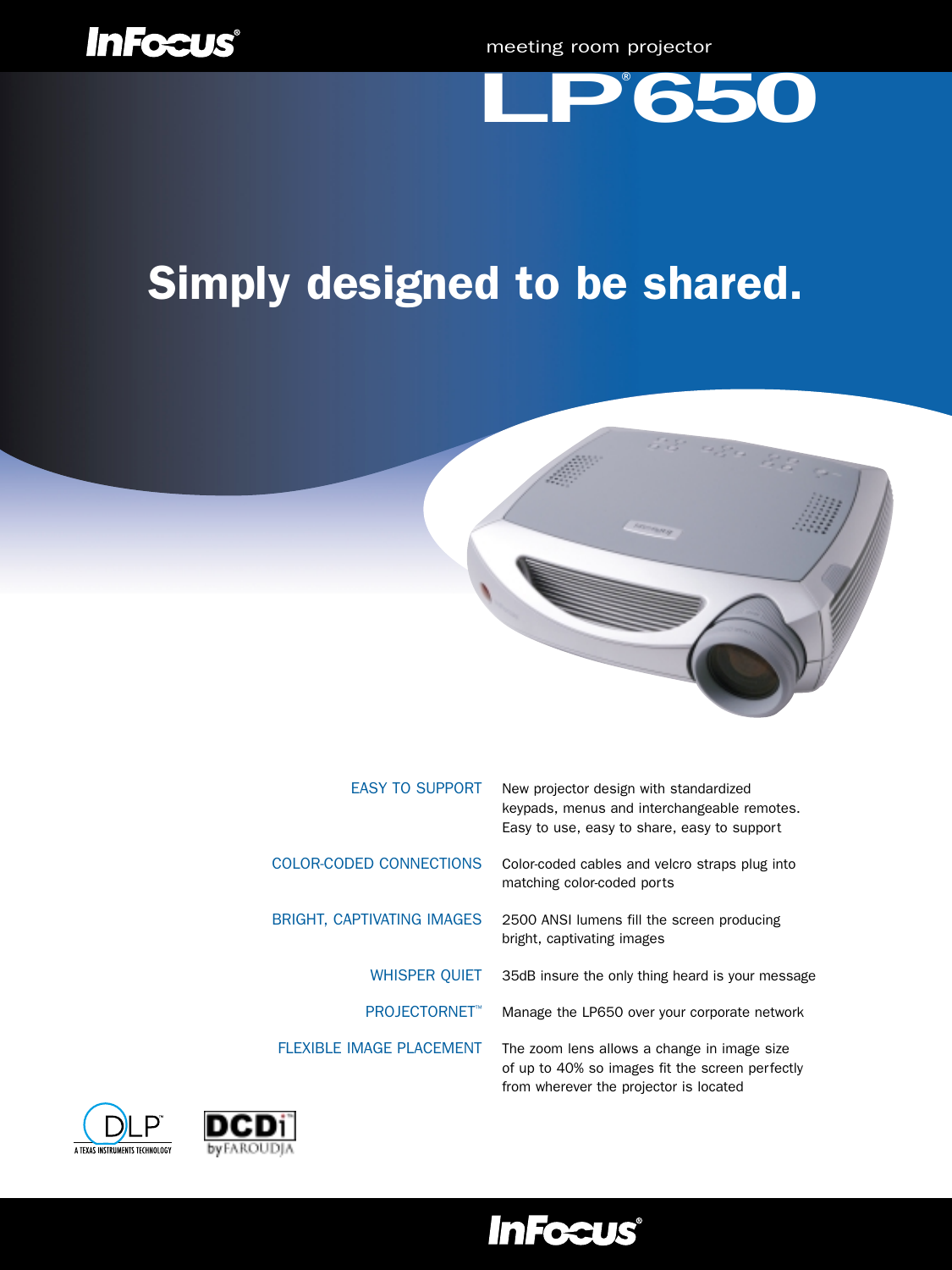# **LP® 650**

# WHERE SOPHISTICATED DESIGN MEETS SIMPLE **CONTROL**

The LP650 was designed around a new way of thinking and its like nothing you've ever seen before in projector design. An intuitive standardized keypad with everything users need, right on top of the projector. No need for directions, manuals, or IT support calls. With color-coded connections and cables users can connect the projector in seconds. The keypad is grouped by function and simple to use whether users want power, source selection or fine-tuning. And for further ease of operation, users can rely on intuitive, icon-based menus—they simply scroll and select. Standardized, interchangeable remotes mean seamless projector control across all InFocus projectors. What's more, a built-in handle makes it easy for anyone to carry the projector or switch rooms at a moment's notice. With the LP650, choosing to standardize on InFocus, the

worldwide leader in digital projection, couldn't be an easier choice.

# FULLY EQUIPPED AND LOADED WITH OPTIONS

The InFocus LP650 has it all. Connect up to five sources simultaneously—2 computer, 3 video for seamless switching and simple content integration. With the optical zoom lens on the LP650 —flexibility in image size and projector placement have never been easier. Images can be enlarged up to 40% in size with the 1.4:1 optical zoom lens—and

with the digital pan/zoom users can highlight an area of the screen at the touch of a button. The LP650 ships standard with the Conductor™ Plus remote, one of three new optional remotes to make projector control seamless. The LP650 also ships with a new molded case that organizes the projector and accessories like a toolbox, putting an end to missing parts





and cables. Using the color-coded slots for cables and parts—the user can quickly pack everything into the case. Anyone using the projector will know at a glance if something is missing.

## INTEGRATING INTO YOUR WORLD

With InFocus ProjectorNet<sup>™</sup> software, you can command and control the LP650 over your existing networks. Designed as a snap-in to the Microsoft<sup>®</sup> Management Console, InFocus ProjectorNet provides unique control features allowing for centralized

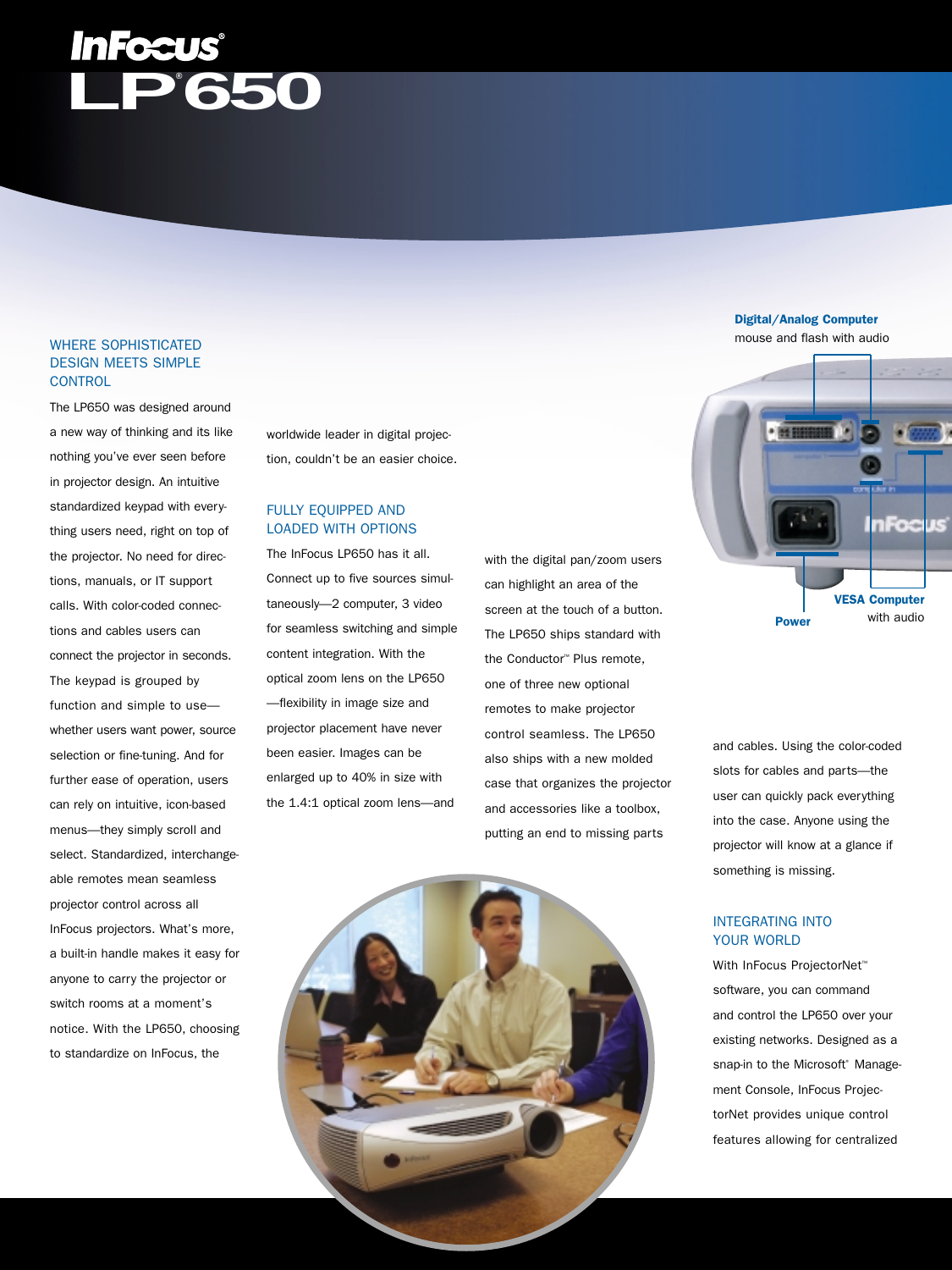

management. Troubleshoot and control projector functions such as power-off to save lamp life—all from a single PC. Reducing total cost of ownership and reducing support time spent managing multiple projectors has never been easier. InFocus ProjectorNet means instant access to all networked projectors from your server or dedicated help desk.



remote







### DELIVERING THE FUTURE

Users count on you to bring them the latest technology. Only InFocus delivers projectors that are compatible with tomorrow. The LP650 uses the newest DLP™ technology from Texas Instruments—a .7" DMD with Double Data Rate (DDR) chip that delivers twice the contrast ratio of other projectors in its class, yielding sharp, colorful images. The LP650 includes cutting-edge technology that allows for future upgrades to InFocus wireless connectivity.

## SOPHISTICATED CONTROL AND COMMUNICATION

Exclusive ProjectorManager™ control software allows projector control via the PC. Adjust control source, color, tint, brightness and keystone quickly and easily from the computer. Users can now enhance presentation effects or even customize logos and startup screens. And should users need IT support, ProjectorManager sends a snapshot of the projector information. ProjectorManager even provides the ability to freeze the projected image for changes without distracting others looking at the screen. With an InFocus projector, users are always in control.

### SOMETHING FOR EVERYONE

The new InFocus LP650 will change the way your organization shares information. Users will be self-sufficient, taking advantage of easy projector setup and configuration. Everyone will benefit from the simple, standardized interface. And collaboration with the LP650 will quickly become a vital part of every effective meeting. Outfitting your conference rooms with the right projection solution has never been easier.